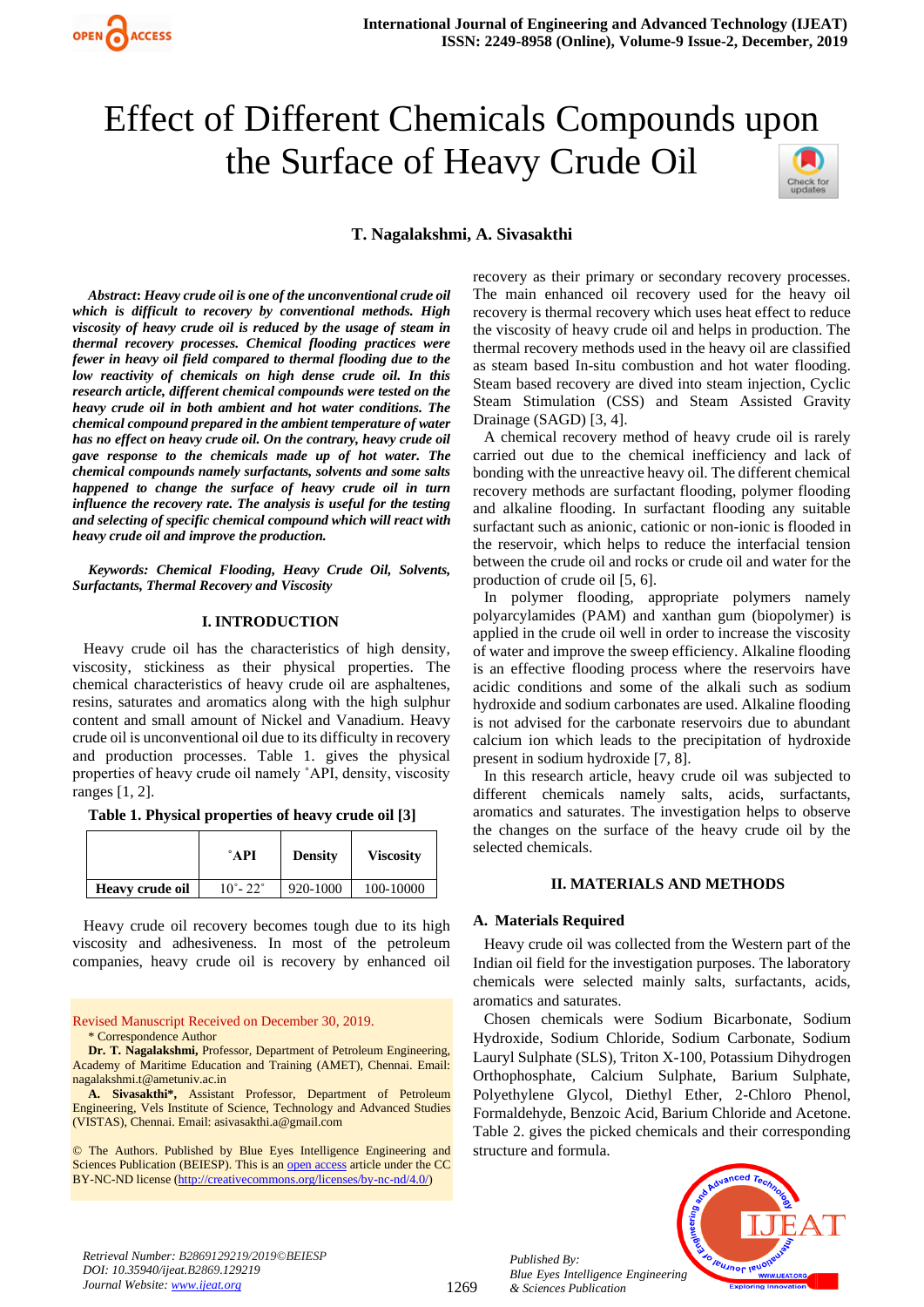| Name of the<br><b>Chemicals</b>           | <b>Chemical</b><br>Formula                        | <b>Structure of the</b><br><b>Chemical</b><br>Compound | Mol.<br><b>Mass</b><br>(g/mol) |  |
|-------------------------------------------|---------------------------------------------------|--------------------------------------------------------|--------------------------------|--|
| Sodium<br>Bicarbonate                     | NaHCO <sub>3</sub>                                | Na<br>ж                                                | 84.01                          |  |
| Sodium<br>Hydroxide                       | <b>NaOH</b>                                       | Na                                                     | 39.99                          |  |
| Sodium<br>Chloride                        | NaCl                                              | Na:                                                    | 58.44                          |  |
| Sodium<br>Carbonate                       | Na <sub>2</sub> CO <sub>3</sub>                   | Na <sup>+</sup><br>Na <sup>+</sup><br>O                | 105.98                         |  |
| Sodium Lauryl<br>Sulphate (SLS)           | $NaC_{12}H_{25}S$<br>$O_4$                        | Sg nd<br>$H_3C$                                        | 288.37                         |  |
| Triton X-100                              | $C_{14}H_{22}O(C_{2}$<br>$H_4O_n$<br>$(n = 9-10)$ | $H_3C$<br>$H_3C$<br>$H_3C$ $H_3C$ $CH_3$               | 647                            |  |
| Potassium<br>Dihydrogen<br>Orthophosphate | $KH_2PO_4$                                        | $K^+O^-$ P-OH                                          | 136.08                         |  |
| Calcium<br>Sulphate                       | CaSO <sub>4</sub>                                 | Ca                                                     | 136.14                         |  |
| Barium<br>Sulphate                        | BaSO <sub>4</sub>                                 | $Ba2+$                                                 | 233.38                         |  |
| Polyethylene<br>Glycol                    | $C_{2n}H_{4n+2}O_{n+}$                            | н<br>н                                                 | $18.02 +$<br>44.05n            |  |
| Diethyl Ether                             | $C_4H_{10}O$                                      | $\frac{H}{2}$<br>H <sub>2</sub><br>$H_3C$<br>CH,       | 74.12                          |  |
| 2-Chloro Phenol                           | $C_6H_5ClO$                                       | IJ                                                     | 128.56                         |  |
| Formaldehyde                              | CH <sub>2</sub> O                                 | C=C                                                    | 30.03                          |  |
| Benzoic Acid                              | $C_7H_6O_2$                                       | О<br>OH                                                | 122.12                         |  |
| Barium<br>Chloride                        | BaCl <sub>2</sub>                                 | $Cl - Ba - Cl$                                         | 208.23                         |  |
| Acetone                                   | $C_3H_6O$                                         |                                                        | 58.08                          |  |

### **Table 2. Specifications of selected chemicals**

## **B. Methodology**

Selected chemicals were taken in specific concentration and mixed with water. Twice the same concentrations of each chemical were taken and mixed in hot water as well as ambient water (28 ˚C) separately. Same amount of heavy

*Retrieval Number: B2869129219/2019©BEIESP DOI: 10.35940/ijeat.B2869.129219 Journal Website: [www.ijeat.org](http://www.ijeat.org/)*

crude oil was used throughout the experimentation. The heavy oil was subjected to chemicals in both ambient water and hot water conditions.

## **III. RESULTS AND DISCUSSION**

Heavy crude oil was investigated with the each chemical in ambient and hot conditions. Table 3. shows positive and negative sign of the chemicals in ambient water on heavy crude oil reaction. The chemical concentration in the ambient temperature showed no sign of phase change, viscosity reduction or heavy oil separation.

Heavy crude oil recovery at 28 ˚C chemical solution becomes a difficult condition and there will be no change in the surface of the heavy crude oil. The experimentation with the ambient temperature helps to avoid the reservoir treatment of chemical compounds at 28 ˚C which has no effect on the heavy oil.

Now, the experiment was conducted with the chemicals in hot water individually on heavy crude oil. Table 4. shows positive and negative sign of the chemicals in hot water on heavy crude oil reaction. Heavy crude oil found to show reaction on hot water with certain chemicals. The investigation results on heavy oil confirm that the selected surfactants, some salts and solvents can be applied in the crude oil recovery process.

|  | Table 3. Effect of chemicals in ambient water $(28 \degree C)$ on |  |  |  |
|--|-------------------------------------------------------------------|--|--|--|
|  | heavy crude oil                                                   |  |  |  |

| Name of the<br><b>Chemicals</b>        | <b>Density of</b><br>chemicals<br>(g/cm <sup>3</sup> ) | <b>Reaction of</b><br><b>Heavy crude oil</b><br>and chemical |  |  |  |  |
|----------------------------------------|--------------------------------------------------------|--------------------------------------------------------------|--|--|--|--|
| Sodium Bicarbonate                     | 2.100                                                  |                                                              |  |  |  |  |
| Sodium Hydroxide                       | 2.13                                                   |                                                              |  |  |  |  |
| Sodium Chloride                        | 2.16                                                   |                                                              |  |  |  |  |
| Sodium Carbonate                       | 2.22                                                   |                                                              |  |  |  |  |
| Sodium Lauryl Sulphate<br>(SLS)        | 1.05                                                   |                                                              |  |  |  |  |
| Triton X-100                           | 1.07                                                   |                                                              |  |  |  |  |
| Potassium Dihydrogen<br>Orthophosphate | 2.34                                                   |                                                              |  |  |  |  |
| Calcium Sulphate                       | 2.32                                                   |                                                              |  |  |  |  |
| Barium Sulphate                        | 4.5                                                    |                                                              |  |  |  |  |
| Polyethylene Glycol                    | 1.126                                                  |                                                              |  |  |  |  |
| Diethyl Ether                          | 0.713                                                  |                                                              |  |  |  |  |
| 2-Chloro Phenol                        | 1.26                                                   |                                                              |  |  |  |  |
| Formaldehyde                           | 0.815                                                  |                                                              |  |  |  |  |
| Benzoic Acid                           | 1.27                                                   |                                                              |  |  |  |  |
| <b>Barium Chloride</b>                 | 3.86                                                   |                                                              |  |  |  |  |
| Acetone                                | 0.784                                                  |                                                              |  |  |  |  |

― means no reaction between chemicals and heavy crude oil † means there is a reaction between chemicals and heavy crude oil

The selected surfactant reacts with heavy crude oil in the hot water conditions in other to reduce the surface tension and the particles tried to form an emulsion with the crude oil. Most of the solvents chosen were capable of reacting with heavy crude oil and many researches are being carried out in the field of heavy oil recovery by the injection of hot water with solvent. The influence of solvents and surfactants on the crude oil were fair than the salts and alkaline solutions.



*Published By: Blue Eyes Intelligence Engineering & Sciences Publication*